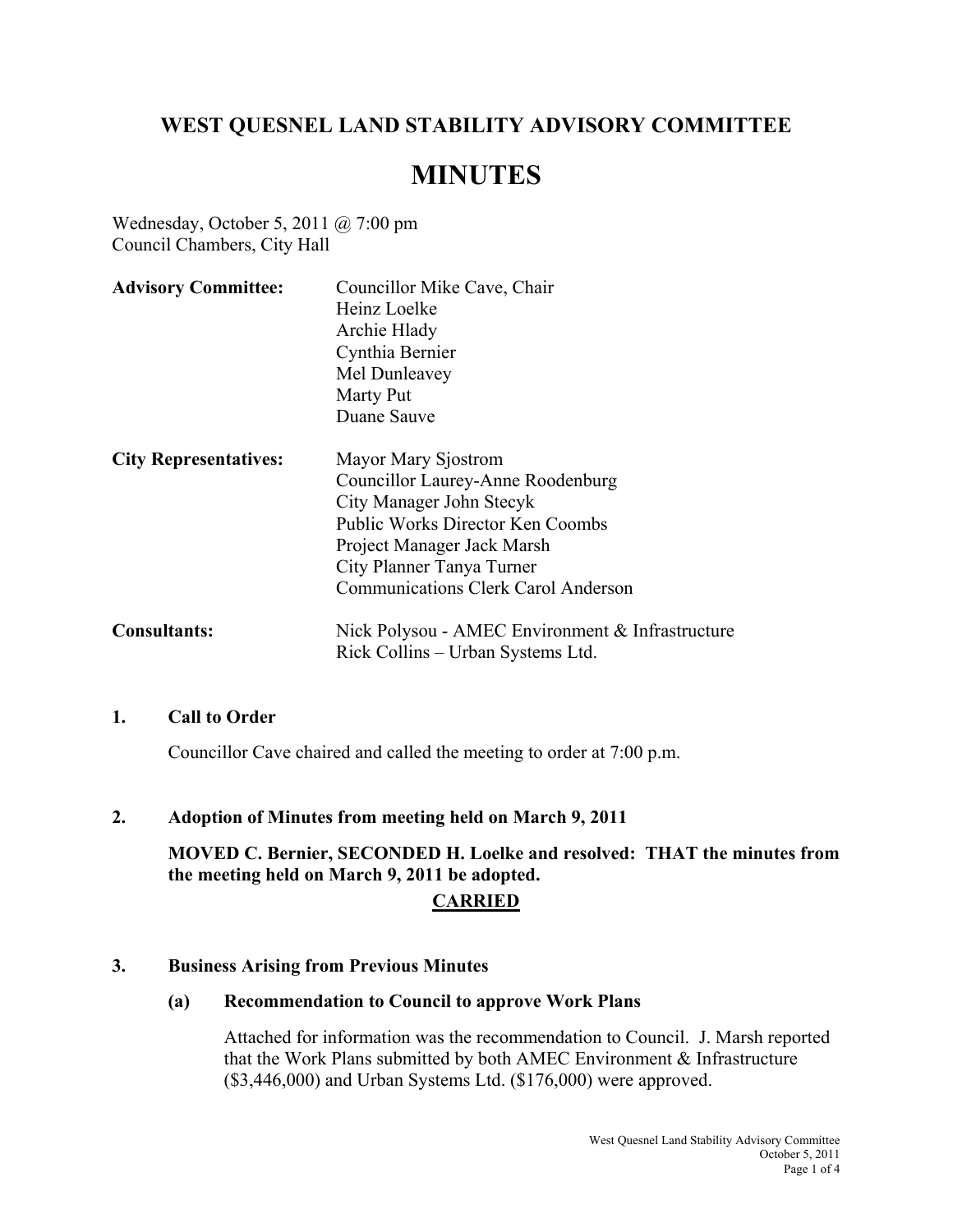## **4. New Business**

## **(a) Environmental Assessment approval**

The Environmental Assessment has now been approved. J. Marsh reported on the timeline of eighteen months for the approval of the document first submitted on February 25, 2010 and all of the undertakings to be provided by the City of Quesnel. Discussion on some of the mitigation requirements and the City's commitment. The budget for this assessment is \$265,000. To date, \$191,000 has been spent in the preparation of the assessment.

 All of the information requested for the Contribution Agreement has been submitted and we are just waiting for a signed copy of the Agreement.

## **(b) Public Meeting / Open House dates**

 Discussion on dates for the public meeting. Committee members were concerned that we should wait until we have some concrete information – a signed Contribution Agreement, ability to provide a firm schedule of upcoming works, confirmation that contracts are in place and the City is ready to proceed.

 Members requested that the contracts be sent out this fall, prior to the public meeting. Discussion on the order of the schedule. The storm sewer and well drilling contracts could be prepared however, the drainage contract (drainage from the wells to the storm sewer drains) may be delayed. Exact measurements must be known before proceeding to a contract.

**MOVED M. Dunleavey, SECONDED D. Sauve and resolved: THAT the Q City News – Special Edition be mailed out this fall with information on the Public Meeting/Open House simply stating that one will be scheduled for late winter/early spring and that further notice to residents will be forthcoming.** 

## **CARRIED**

- **(i) Advertising Plan** Reviewed. Newsletter will be mailed to all City residents, including all non-resident owners of property in the study area.
- **(ii) Q City News Special Edition** May be issued shortly after the Contribution Agreement is in place and early this fall. Members again stated that the newsletter should include concrete/current information and information particular to non-resident property owners. They were asked to review the newsletter and provide any additional comments to C. Anderson before October 15. C. Anderson to provide a draft to the members prior to its distribution.
- **(iii) News Release** Should follow the Q City News with additional and positing information and confirm Public Meeting/Open House dates.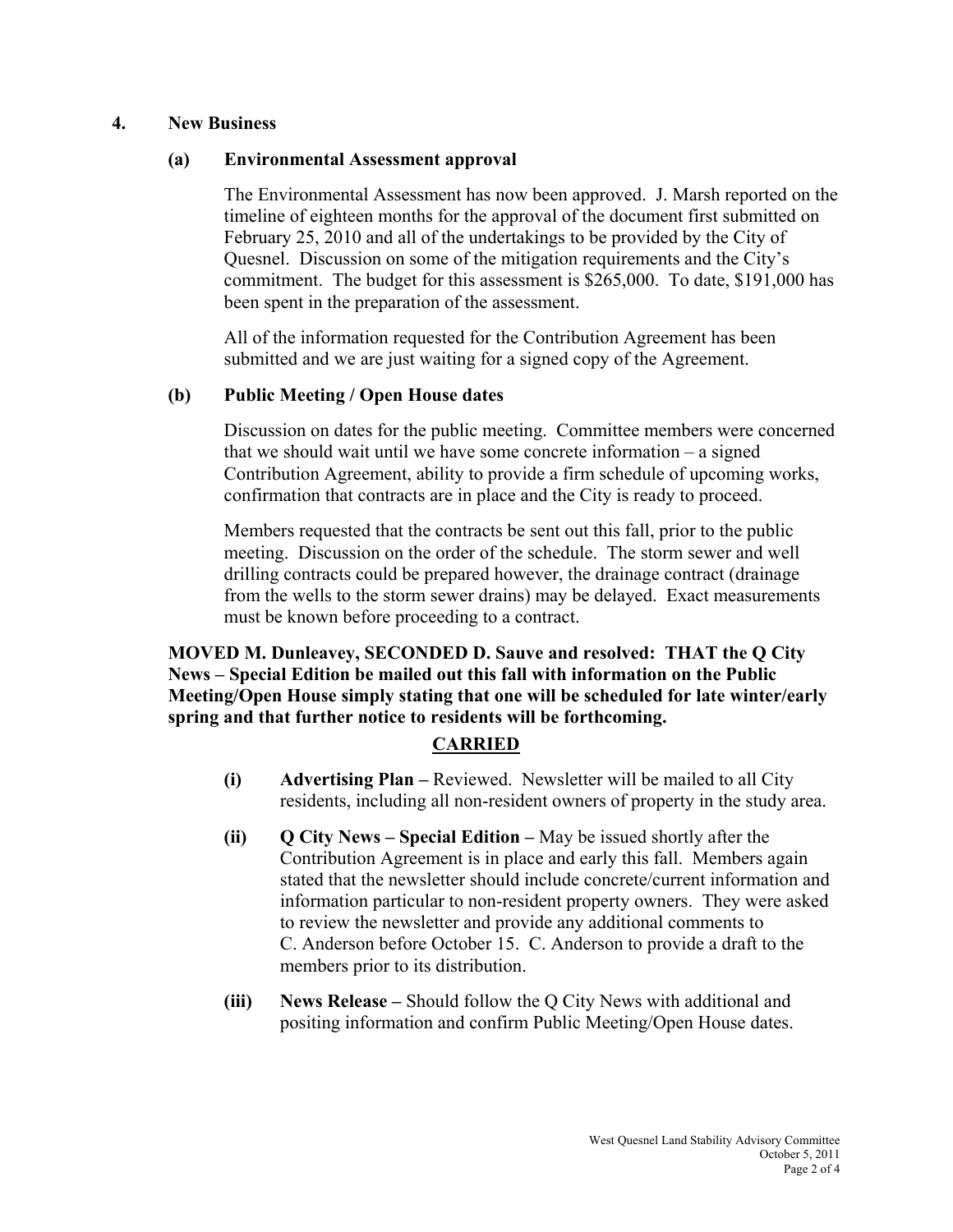## **(c) 2011 Work Plan schedule**

**(i) City of Quesnel on environmental and land issues -** J. Marsh briefly reviewed some of the environmental issues the City was dealing with. He noted that he is currently working on two properties to gain access for drilling and is coming up against some difficulty. The need to construct appropriate works to compensate for the draining of the Lewis Dr. pond was also reviewed.

# **(ii) AMEC Environment & Infrastructure**

- (1) Project Management/Consultation/Communications,
- (2) Annual Monitoring, and
- (3) Full Scale Dewatering Program Final design, and supervision of construction sub-surface dewatering components (pumping wells, horizontal drains) and related instrumentation.

# **(iii) Urban Systems Ltd.**

- (1) Designing anticipated drainage connections from the dewatering wells to the closest storm or sanitary sewer main – design can commence but noted that final detailing would be undertaken once dewatering wells are installed and flows are known. The concept of pumping the water into the City's potable water system was discussed with it being noted that it is unlikely to be practical or cost effective,
- (2) Designing a new storm main on Stork Avenue and Hawk Street it was noted that detailed design is underway,
- (3) Developing a plan and designing capital works related to minimizing the risk of downstream flooding,
- (4) Tendering, contract administration and field services appropriate timing of tendering to help obtain good prices was reviewed,
- (5) Developing a flow metering program and installing some meters should funds remain unspent – it was noted that this aspect of the work will not be undertaken due to insufficient funding at this stage,
- (6) Providing technical guidance and public communications throughout the continuation of this program phase.

# **5. Other Business**

# (a) **House Insurance**

An Advisory Committee member brought to the Committee's attention, an attachment to their current house insurance. The attachment was entitled "Insurance Alert Notes and Recommendations" and includes a bylaw which states "We suggest that you check with your municipality to see if there are any bylaws that would affect the reconstruction of your home in the event of a loss."